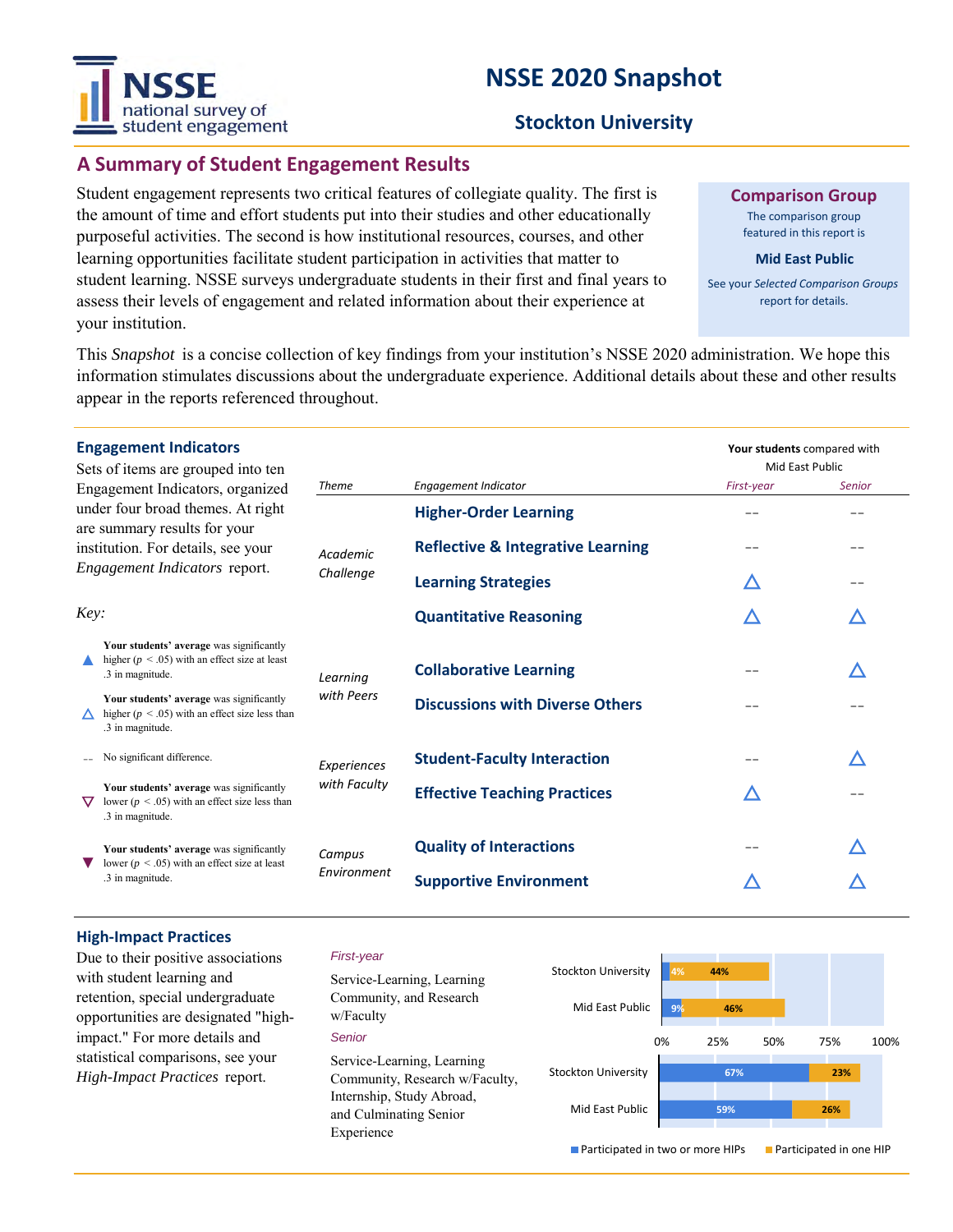

# **NSSE 2020 Snapshot**

# **Stockton University**

# **Academic Challenge: Additional Results**

The Academic Challenge theme contains four Engagement Indicators as well as several important individual items. The results presented here provide an overview of these individual items. For more information about the Academic Challenge theme, see your *Engagement Indicators* report. To further explore individual item results, see your *Frequencies and Statistical Comparisons,* the *Major Field Report,* the *Online Institutional Report,* or the Report Builder.

### **Time Spent Preparing for Class**



#### **Reading and Writing**

These figures summarize the number of hours your students spent reading for their courses and the average number of pages of assigned writing compared to students in your comparison group. Each is an estimate calculated from two or more separate survey questions.



Average Hours per Week Preparing for Class

### **Challenging Students to Do Their Best Work <b>Academic Emphasis Academic Emphasis**

To what extent did students' courses challenge them to do their best work? Response options ranged from  $1 =$  "Not at all" to  $7 =$  "Very much."



How much did students say their institution emphasizes spending significant time studying and on academic work? Response options included "Very much," "Quite a bit," "Some," and "Very little."

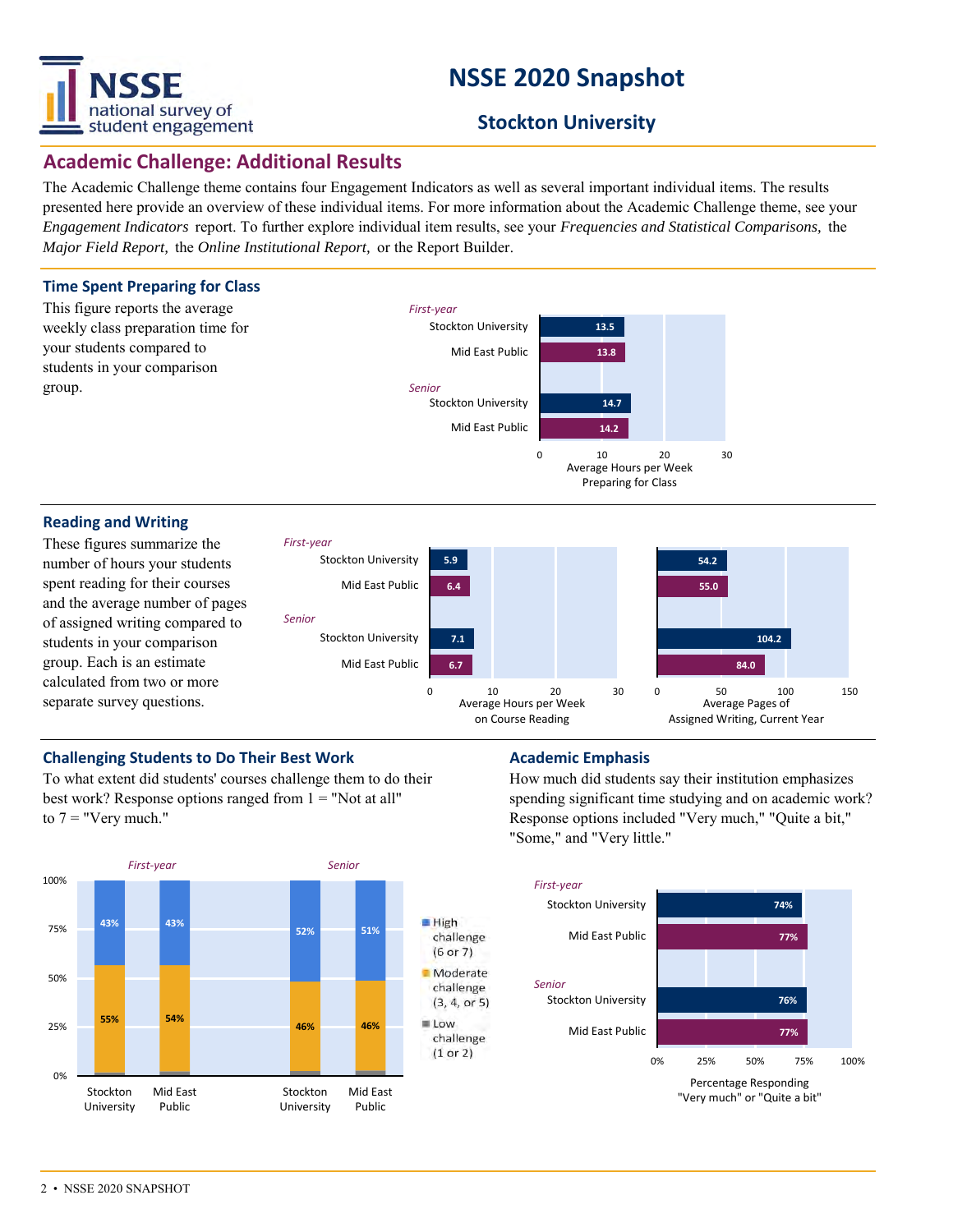# national survey of student engagement

# **NSSE 2020 Snapshot**

# **Stockton University**

## **Item Comparisons**

By examining individual NSSE questions, you can better understand what contributes to your institution's performance on the Engagement Indicators. This section displays the five questions<sup>a</sup> on which your students scored the highest and the five questions on which they scored the lowest, relative to students in your comparison group. Parenthetical notes indicate whether an item belongs to a specific Engagement Indicator or is a High-Impact Practice. While these questions represent the largest differences (in percentage points), they may not be the most important to your institutional mission or current program or policy goals. For additional results, see your *Frequencies and Statistical Comparisons* report.

#### **First-year**

**Senior**

#### **Highest Performing Relative to Mid East Public**

**Highest Performing Relative to Mid East Public**

Discussed your academic performance with a faculty member<sup>b</sup> (SF) **Lowest Performing Relative to Mid East Public**

Discussions with... People with religious beliefs other than your own<sup>b</sup> (DD)

Talked about career plans with a faculty member $^{\rm b}$  (SF)

Institution emphasis on studying and academic work<sup>c</sup>

Participated in a study abroad program (HIP)

| Institution emphasis on providing support for your overall well-being <sup>c</sup> (SE)   |  |  |  |  |  |
|-------------------------------------------------------------------------------------------|--|--|--|--|--|
| Evaluated what others have concluded from numerical information <sup>b</sup> (QR)         |  |  |  |  |  |
| Used numerical information to examine a real-world problem or issue $()^{6}$ (QR)         |  |  |  |  |  |
| Quality of interactions with faculty <sup>d</sup> (QI)                                    |  |  |  |  |  |
| Institution emphasis on helping you manage your non-academic responsibilities $()^c$ (SE) |  |  |  |  |  |
| <b>Lowest Performing Relative to Mid East Public</b>                                      |  |  |  |  |  |
| Worked with a faculty member on a research project (HIP)                                  |  |  |  |  |  |

| Worked with a faculty member on a research project (HIP)                                              |
|-------------------------------------------------------------------------------------------------------|
| Institution emphasis on studying and academic work <sup>c</sup>                                       |
| About how many courses have included a community-based project (service-learning)? <sup>e</sup> (HIP) |
| Participated in a learning community or some other formal program where (HIP)                         |
| Asked another student to help you understand course material <sup>p</sup> (CL)                        |

About how many courses have included a community-based project (service-learning)?<sup>e</sup> (HIP)

Tried to better understand someone else's views by imagining...his or her perspective  $^{\text{b}}$  (RI)

Used numerical information to examine a real-world problem or issue (...)<sup>b</sup> (QR) Worked with a faculty member on activities other than coursework (...) $^{\text{b}}$  (SF)



Percentage Point Difference with Mid East Public



#### Percentage Point Difference with Mid East Public

a. The displays on this page draw from the items that make up the ten Engagement Indicators (EIs), six High-Impact Practices (HIPs), and the additional academic challenge items reported on page 2. Key to abbreviations for EI items: HO = Higher-Order Learning, RI = Reflective & Integrative Learning, LS = Learning Strategies, QR = Quantitative Reasoning, CL = Collaborative Learning, DD = Discussions with Diverse Others, SF = Student-Faculty Interaction, ET = Effective Teaching Practices, QI = Quality of Interactions, SE = Supportive Environment. HIP items are also indicated. Item numbering corresponds to the survey facsimile available on the NSSE website.

b. Combination of students responding "Very often" or "Often."

Instructors taught course sessions in an organized way<sup>c</sup> (ET)

c. Combination of students responding "Very much" or "Quite a bit."

d. Rated at least 6 on a 7-point scale.

e. Percentage reporting at least "Some."

```
f. Estimate based on the reported amount of course preparation time spent on assigned reading.
```
g. Estimate based on number of assigned writing tasks of various lengths.